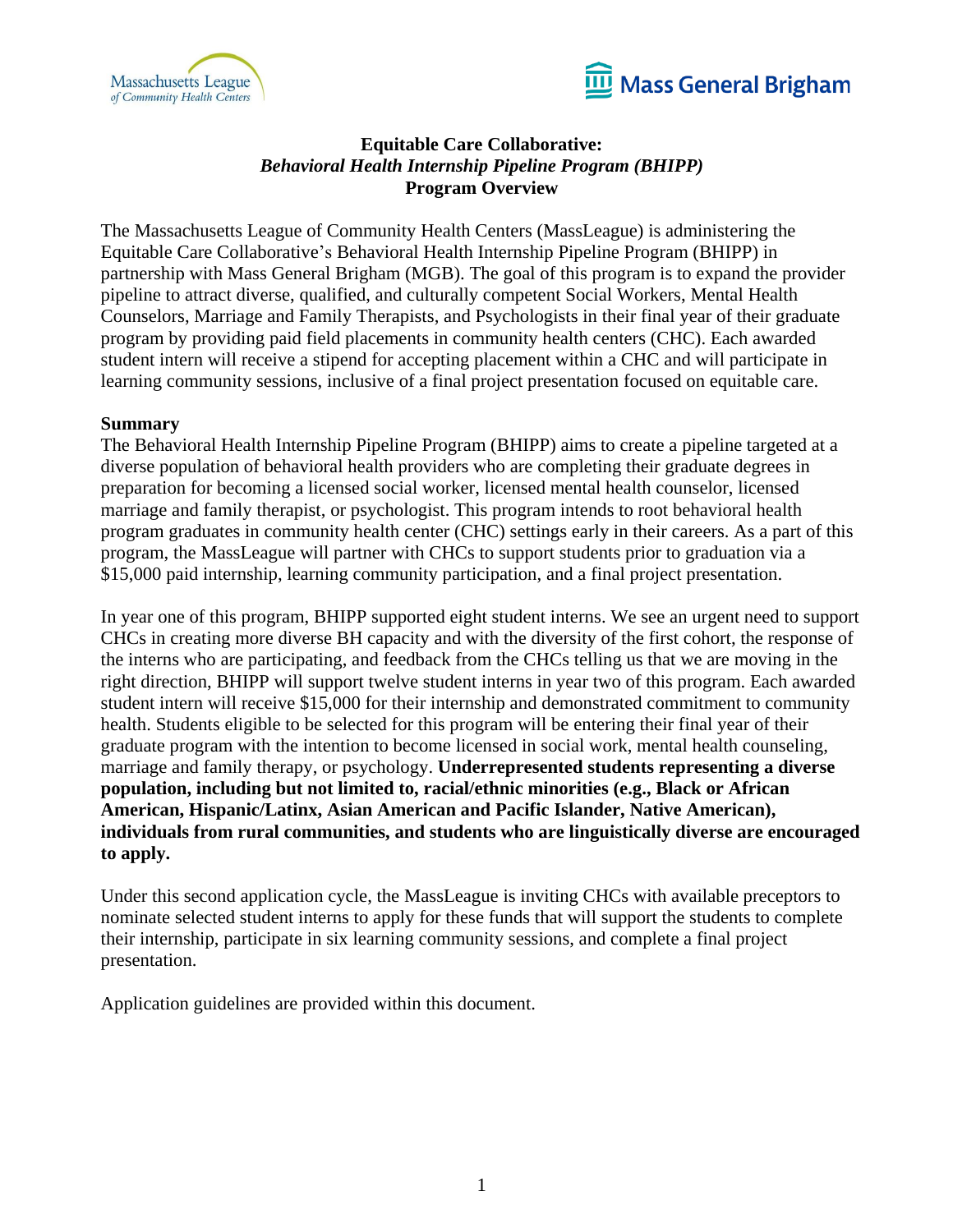



# **Eligibility** Eligible Organizations

BHIPP is available to all MassLeague CHC members with available preceptors and student interns who will be in their final year of their Master's or Doctoral program for an eligible licensure type and will begin their internship at the CHC in September 2022 (or sooner).

## Eligible Student Types

Social Workers Mental Health Counselors Marriage and Family Therapists Doctoral Psychology Students

### **Administrative Requirements**

For the student interns selected, funds will be paid directly to the CHC to be disbursed to the student. The MassLeague will provide TA to CHCs to assist in the mechanism of distributing funds to the interns. This payment will include \$15,000 per student intern to support the completion of their internship. The MassLeague does not provide specific tax advice and the Participant should anticipate the need to seek independent tax advice to determine the tax status of the stipend. No penalties will be applied if the student intern leaves their internship.

#### **Learning Community**

A total of six learning community sessions will take place over the course of their internship. Topics covered in four of the sessions will include health equity, behavioral health integration, leadership development, and the community health center movement. These learning community sessions will be an interactive experience composed of all twelve BHIPP awardees and will not disrupt any internship time at the CHC. The final two sessions will consist of final project presentations. Each student will be responsible for completing a 15-20-minute presentation encapsulating what they have learned in relation to equitable care over the course of the learning community and internship at their CHC. The MassLeague will provide direct project guidance to each student intern.

#### **Instructions**

CHCs will complete a Cover Sheet providing information about the eligible student interns they wish to have considered for this funding. Following their identification of the student intern(s), the CHC will need to provide the name, contact information, and a summary of the selected student's strengths and how they will support behavioral health care delivery for the diverse and/or rural population of patients at their health center and/or help create a more diverse behavioral health workforce. CHCs may nominate as many student interns as they would like; however, the ECC will only award a maximum of two applicants per CHC. A total of twelve student interns will be awarded in the second year of this program. Completed Cover Sheets must be received by **May 27, 2022, 5:00PM EST**.

Following receipt of the completed Cover Sheet(s), the MassLeague will contact the nominated interns and provide them with their formal Application.